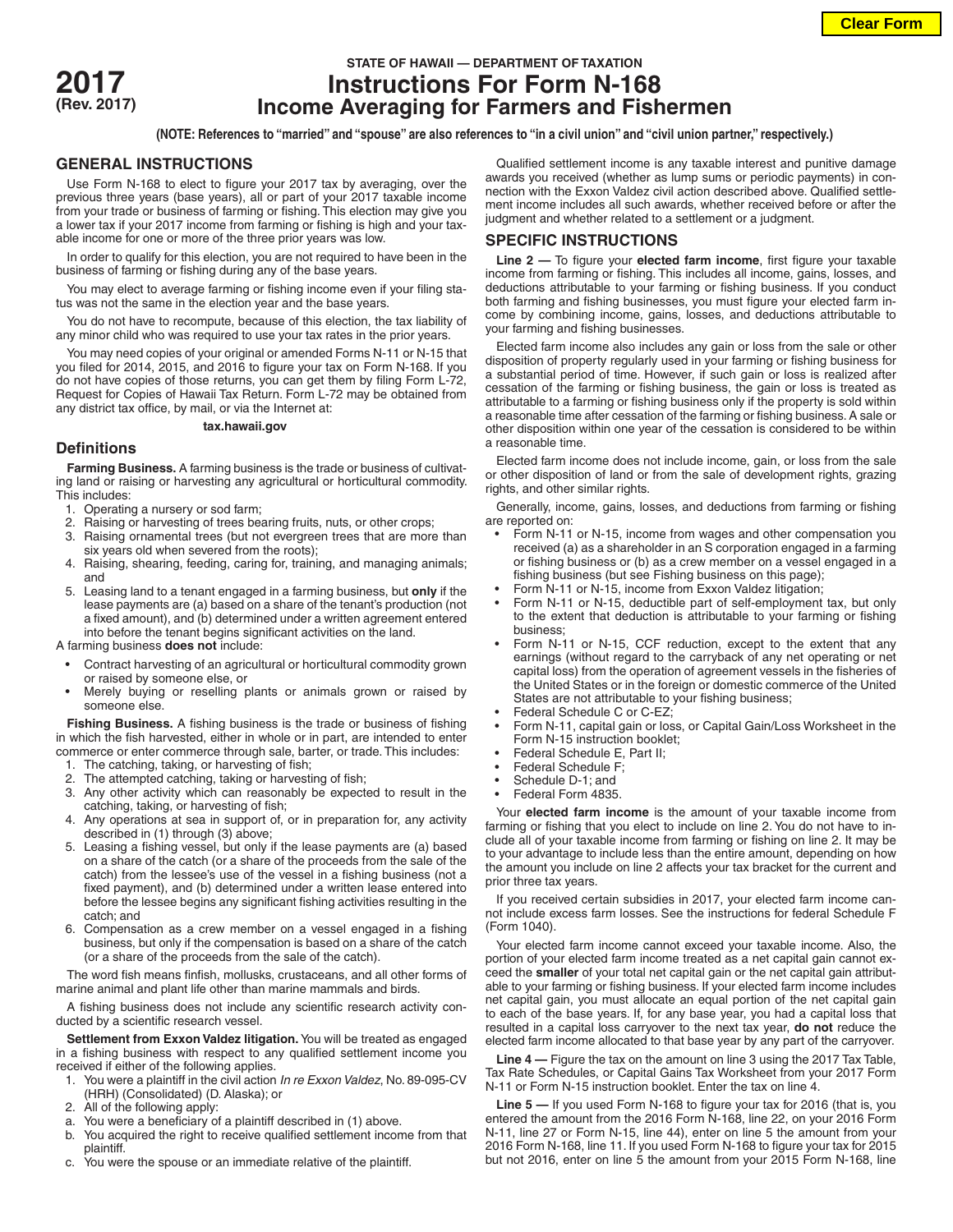15. If you used Form N-168 to figure your tax for 2014 but not 2015 or 2016, enter on line 5 the amount from your 2014 Form N-168, line 3.

If you figured your tax for 2014, 2015, and 2016 without using Form N-168, enter on line 5 the taxable income from your 2014 return (or as previously adjusted by the Department of Taxation (Department), an amended return, etc.). But if that amount is zero or less, complete the worksheet in the instructions to federal Schedule J to figure the amount to enter on line 5.

If you did not file a tax return for 2014, use the amount you would have reported as your taxable income had you been required to file a tax return.

Line 8 – If line 7 is zero, enter -0- on line 8. Otherwise, figure the tax on the amount on line 7 using either the 2014 Tax Rate Schedules on page 3 or the Tax on Capital Gains Worksheet on page 4 of the instructions.

**Line 9 —** If you used Form N-168 to figure your tax for 2016 (that is, you entered the amount from the 2016 Form N-168, line 22, on your 2016 Form N-11, line 27 or Form N-15, line 44), enter on line 9 the amount from your 2016 Form N-168, line 15. If you used Form N-168 to figure your tax for 2015 but not 2016, enter on line 9 the amount from your 2015 Form N-168, line 3.

If you figured your tax for both 2015 and 2016 without using Form N-168, enter on line 9 the taxable income from your 2015 return (or as previously adjusted by the Department, an amended return, etc.). But if that amount is zero or less, complete the worksheet in the instructions to federal Schedule J to figure the amount to enter on line 9.

If you did not file a tax return for 2015, use the amount you would have reported as your taxable income had you been required to file a tax return.

**Line 12 —** If line 11 is zero or less, enter -0- on line 12. Otherwise, figure the tax on the amount on line 11 using either the 2015 Tax Rate Schedules on page 3 or the Tax on Capital Gains Worksheet on page 4 of the instructions.

**Line 13 —** If you used Form N-168 to figure your tax for 2016 (that is, you entered the amount from the 2016 Form N-168, line 22, on your 2016 Form N-11, line 27 or Form N-15, line 44), enter on line 13 the amount from your 2016 Form N-168, line 3.

If you did not use Form N-168 to figure your tax for 2016, enter on line 13 the taxable income from your 2016 return (or as previously adjusted by the Department, an amended return, etc.). But if that amount is zero or less, complete the worksheet in the instructions to federal Schedule J to figure the amount to enter on line 13.

If you did not file a tax return for 2016, use the amount you would have reported as your taxable income had you been required to file a tax return.

**Line 16 —** If line 15 is zero or less, enter -0- on line 16. Otherwise, figure the tax on the amount on line 15 using either the 2016 Tax Rate Schedules on this page or the Tax on Capital Gains Worksheet on page 4 of the instructions.

**Lines 18, 19, and 20 —** If you used Form N-168 to figure your tax for 2016, enter the amount from the appropriate lines of that Form N-168 on lines 18, 19, and 20. If you used Form N-168 to figure your tax for 2015 but not 2016, enter the amount from the appropriate lines of your 2015 Form N-168 on lines 18 and 19. If you used Form N-168 for 2014 but not 2015 or 2016, enter the amount from line 4 of your 2014 Form N-168 on line 18. Otherwise, enter your tax for the applicable year. If you amended your return or the Department made changes to it, enter the corrected amount. Do not include any amount from Forms N-2, N-103, N-152, N-312, N-318, N-338, N-344, N-348, N-405, N-586, or N-814.

| Tax Rate Schedules for Year 2016                                                          |  |              |                                |  |  |  |
|-------------------------------------------------------------------------------------------|--|--------------|--------------------------------|--|--|--|
| Schedule I - Use if your filing status is Single or Married Filing Separately             |  |              |                                |  |  |  |
| If your taxable income is:                                                                |  | Your tax is: |                                |  |  |  |
|                                                                                           |  |              |                                |  |  |  |
|                                                                                           |  |              | 34 plus 3.20% over \$2,400     |  |  |  |
|                                                                                           |  |              | 110 plus 5.50% over \$4,800    |  |  |  |
|                                                                                           |  |              | 374 plus 6.40% over \$9,600    |  |  |  |
| Over \$14,400 but not over \$19,200  \$                                                   |  |              | 682 plus 6.80% over \$14,400   |  |  |  |
| Over \$19,200 but not over \$24,000  \$                                                   |  |              | 1,008 plus 7.20% over \$19,200 |  |  |  |
| Over \$24,000 but not over \$36,000  \$                                                   |  |              | 1,354 plus 7.60% over \$24,000 |  |  |  |
| Over \$36,000 but not over \$48,000 \$ 2,266 plus 7.90% over \$36,000                     |  |              |                                |  |  |  |
|                                                                                           |  |              | 3,214 plus 8.25% over \$48,000 |  |  |  |
| Schedule II - Use if your filing status is Married Filing Jointly or Qualifying Widow(er) |  |              |                                |  |  |  |
| If your taxable income is:                                                                |  | Your tax is: |                                |  |  |  |
|                                                                                           |  |              |                                |  |  |  |
|                                                                                           |  |              | 67 plus 3.20% over \$4,800     |  |  |  |
|                                                                                           |  |              | 221 plus 5.50% over \$9,600    |  |  |  |
| Over \$19,200 but not over \$28,800  \$                                                   |  |              | 749 plus 6.40% over \$19,200   |  |  |  |
| Over \$28,800 but not over \$38,400  \$ 1,363 plus 6.80% over \$28,800                    |  |              |                                |  |  |  |
| Over \$38,400 but not over \$48,000  \$                                                   |  |              | 2,016 plus 7.20% over \$38,400 |  |  |  |
| Over \$48,000 but not over \$72,000 \$ 2,707 plus 7.60% over \$48,000                     |  |              |                                |  |  |  |
| Over \$72,000 but not over \$96,000  \$                                                   |  |              | 4,531 plus 7.90% over \$72,000 |  |  |  |
|                                                                                           |  |              | 6,427 plus 8.25% over \$96,000 |  |  |  |
| Schedule III - Use if your filing status is Head of Household                             |  |              |                                |  |  |  |
| If your taxable income is:                                                                |  | Your tax is: |                                |  |  |  |
|                                                                                           |  |              |                                |  |  |  |
| Over \$3,600 but not over \$7,200  \$                                                     |  |              | 50 plus 3.20% over \$3,600     |  |  |  |
|                                                                                           |  |              | 166 plus 5.50% over \$7,200    |  |  |  |
| Over \$14,400 but not over \$21,600  \$                                                   |  |              | 562 plus 6.40% over \$14,400   |  |  |  |
|                                                                                           |  |              | 1,022 plus 6.80% over \$21,600 |  |  |  |
| Over \$28,800 but not over \$36,000  \$                                                   |  |              | 1,512 plus 7.20% over \$28,800 |  |  |  |
| Over \$36,000 but not over \$54,000  \$                                                   |  |              | 2,030 plus 7.60% over \$36,000 |  |  |  |
| Over \$54,000 but not over \$72,000  \$                                                   |  |              | 3,398 plus 7.90% over \$54,000 |  |  |  |
|                                                                                           |  |              | 4,820 plus 8.25% over \$72,000 |  |  |  |
|                                                                                           |  |              |                                |  |  |  |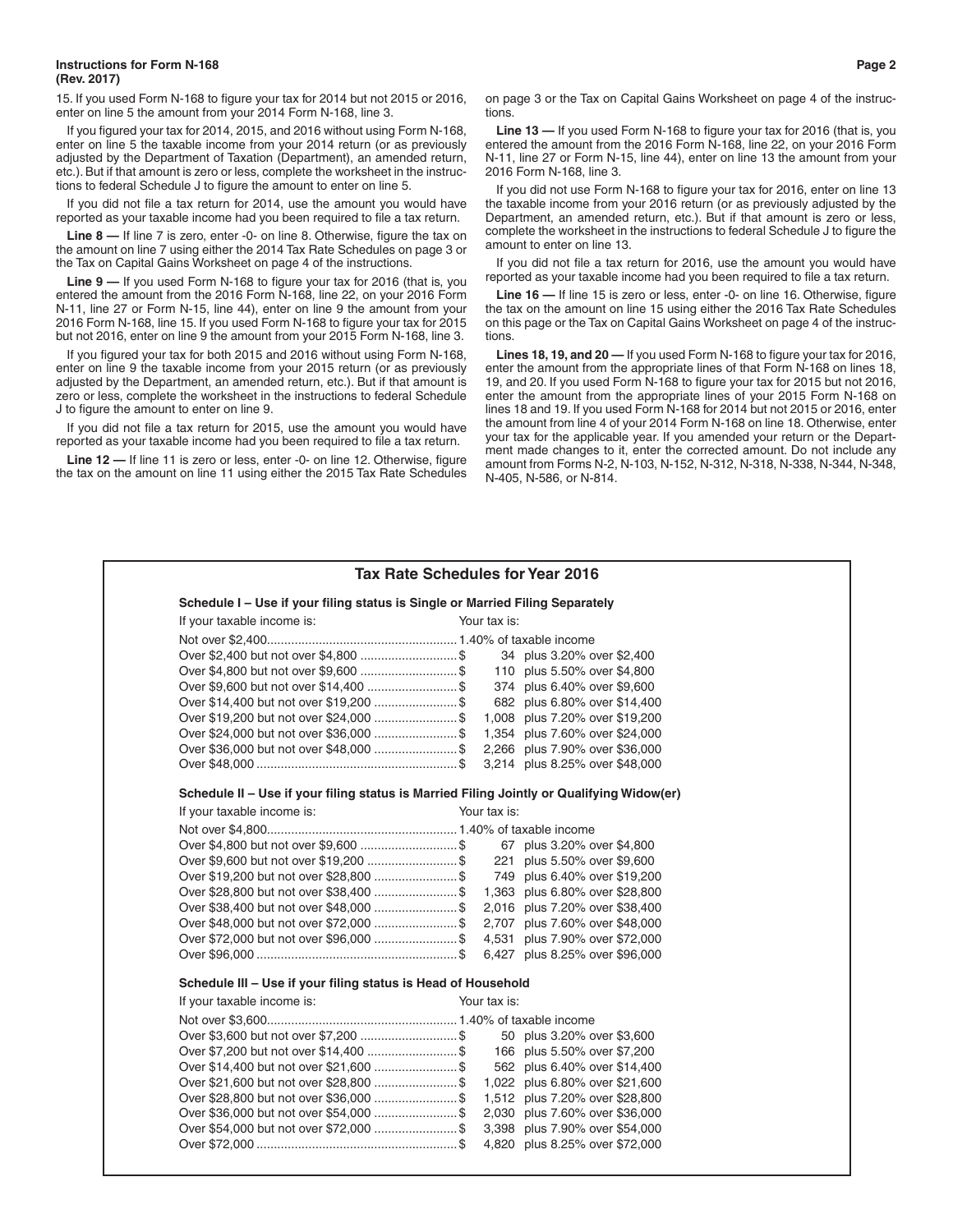| Tax Rate Schedules for Years 2014 and 2015                                                |                                |  |  |  |  |  |  |
|-------------------------------------------------------------------------------------------|--------------------------------|--|--|--|--|--|--|
| Schedule I – Use if your filing status is Single or Married Filing Separately             |                                |  |  |  |  |  |  |
| If your taxable income is:                                                                | Your tax is:                   |  |  |  |  |  |  |
|                                                                                           |                                |  |  |  |  |  |  |
| Over \$2,400 but not over \$4,800  \$                                                     | 34 plus 3.20% over \$2,400     |  |  |  |  |  |  |
|                                                                                           | 110 plus 5.50% over \$4,800    |  |  |  |  |  |  |
|                                                                                           | 374 plus 6.40% over \$9,600    |  |  |  |  |  |  |
|                                                                                           | 682 plus 6.80% over \$14,400   |  |  |  |  |  |  |
|                                                                                           | 1,008 plus 7.20% over \$19,200 |  |  |  |  |  |  |
|                                                                                           | 1,354 plus 7.60% over \$24,000 |  |  |  |  |  |  |
| Over \$36,000 but not over \$48,000  \$                                                   | 2,266 plus 7.90% over \$36,000 |  |  |  |  |  |  |
| Over \$48,000 but not over \$150,000  \$                                                  | 3,214 plus 8.25% over \$48,000 |  |  |  |  |  |  |
| Over \$150,000 but not over \$175,000  \$ 11,629 plus 9.00% over \$150,000                |                                |  |  |  |  |  |  |
| Over \$175,000 but not over \$200,000  \$ 13,879 plus 10.00% over \$175,000               |                                |  |  |  |  |  |  |
|                                                                                           |                                |  |  |  |  |  |  |
| Schedule II - Use if your filing status is Married Filing Jointly or Qualifying Widow(er) |                                |  |  |  |  |  |  |
| If your taxable income is:                                                                | Your tax is:                   |  |  |  |  |  |  |
|                                                                                           |                                |  |  |  |  |  |  |
| Over \$4,800 but not over \$9,600  \$                                                     | 67 plus 3.20% over \$4,800     |  |  |  |  |  |  |
|                                                                                           | 221 plus 5.50% over \$9,600    |  |  |  |  |  |  |
|                                                                                           | 749 plus 6.40% over \$19,200   |  |  |  |  |  |  |
|                                                                                           | 1,363 plus 6.80% over \$28,800 |  |  |  |  |  |  |
|                                                                                           | 2,016 plus 7.20% over \$38,400 |  |  |  |  |  |  |
| Over \$48,000 but not over \$72,000  \$                                                   | 2,707 plus 7.60% over \$48,000 |  |  |  |  |  |  |
| Over \$72,000 but not over \$96,000  \$                                                   | 4,531 plus 7.90% over \$72,000 |  |  |  |  |  |  |
| Over \$96,000 but not over \$300,000  \$ 6,427 plus 8.25% over \$96,000                   |                                |  |  |  |  |  |  |
| Over \$300,000 but not over \$350,000 \$ 23,257 plus 9.00% over \$300,000                 |                                |  |  |  |  |  |  |
| Over \$350,000 but not over \$400,000 \$ 27,757 plus 10.00% over \$350,000                |                                |  |  |  |  |  |  |
|                                                                                           |                                |  |  |  |  |  |  |
| Schedule III - Use if your filing status is Head of Household                             |                                |  |  |  |  |  |  |
| If your taxable income is:                                                                | Your tax is:                   |  |  |  |  |  |  |
|                                                                                           |                                |  |  |  |  |  |  |
|                                                                                           | 50 plus 3.20% over \$3,600     |  |  |  |  |  |  |
|                                                                                           | 166 plus 5.50% over \$7,200    |  |  |  |  |  |  |
|                                                                                           | 562 plus 6.40% over \$14,400   |  |  |  |  |  |  |
|                                                                                           | 1,022 plus 6.80% over \$21,600 |  |  |  |  |  |  |
|                                                                                           | 1,512 plus 7.20% over \$28,800 |  |  |  |  |  |  |
| Over \$36,000 but not over \$54,000  \$                                                   | 2,030 plus 7.60% over \$36,000 |  |  |  |  |  |  |
| Over \$54,000 but not over \$72,000  \$                                                   | 3,398 plus 7.90% over \$54,000 |  |  |  |  |  |  |
| Over \$72,000 but not over \$225,000  \$                                                  | 4,820 plus 8.25% over \$72,000 |  |  |  |  |  |  |
| Over \$225,000 but not over \$262,500 \$ 17,443 plus 9.00% over \$225,000                 |                                |  |  |  |  |  |  |
| Over \$262,500 but not over \$300,000 \$ 20,818 plus 10.00% over \$262,500                |                                |  |  |  |  |  |  |
|                                                                                           |                                |  |  |  |  |  |  |